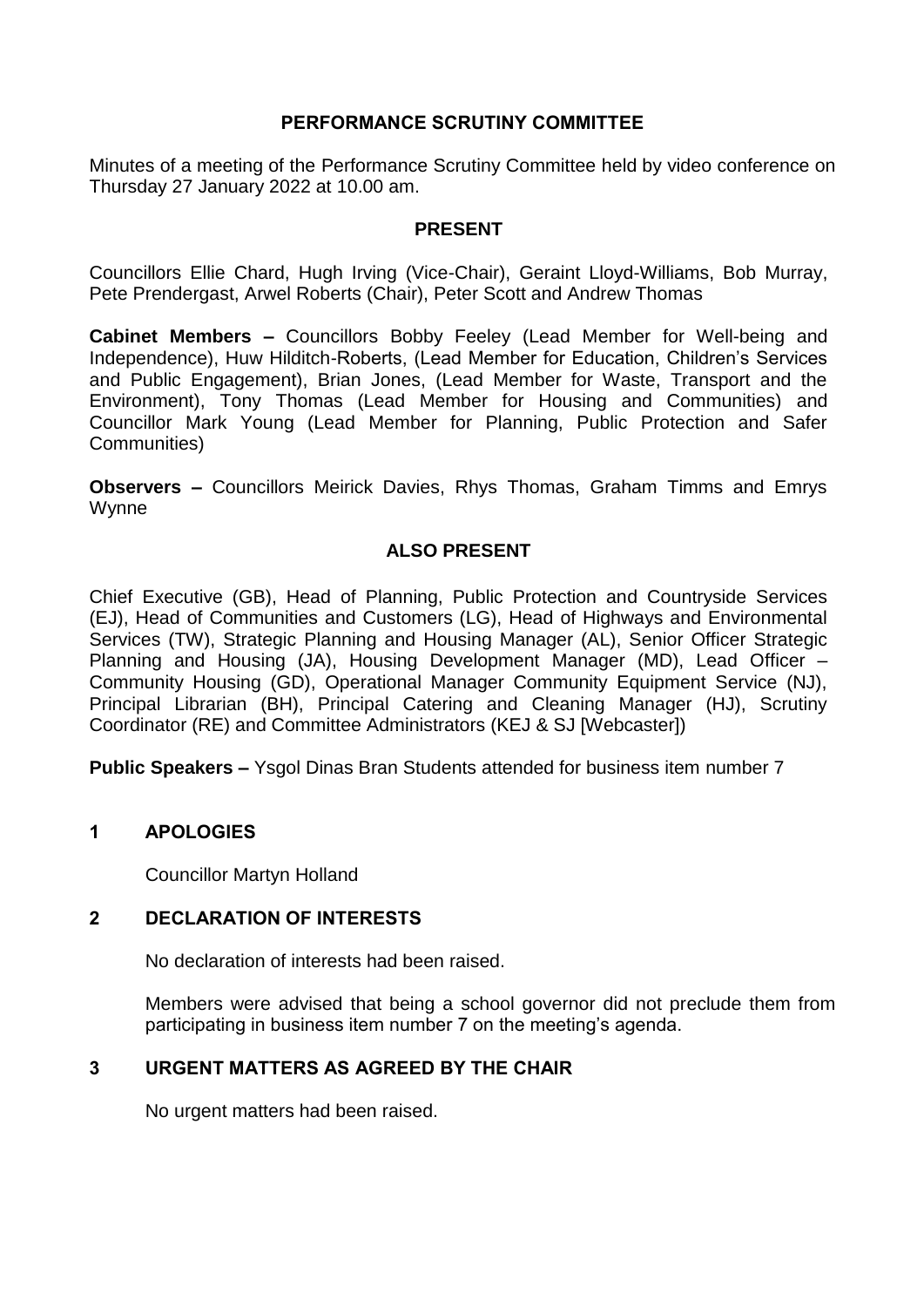### **4 MINUTES OF THE LAST MEETING**

The minutes of the Performance Scrutiny Committee held on 25 November 2021 were submitted.

**Matters Arising –** The Scrutiny Coordinator referred to an update on issues requested by the Committee at the last meeting, including information on dementia awareness and care training, which had been contained in the Committee's Information Brief circulated to members earlier in the week.

*RESOLVED that the minutes of the meeting held on 25 November 2021 be received and approved as a correct record.*

# **5 PROGRESS ON DELIVERING DENBIGHSHIRE'S HOUSING AND HOMELESSNESS STRATEGY**

The Chair welcomed to the meeting Councillors Tony Thomas, Lead Member for Housing and Communities and Bobby Feeley, Lead Member for Wellbeing and Independence who had joint responsibility for delivering the Housing and Homelessness Strategy. The Head of Customers and Communities, Strategic Planning and Housing Manager, Senior Officer Strategic Planning and Housing and the Housing Development Manager were also in attendance for this item.

Councillor Thomas introduced the report (previously circulated) on progress made to date in delivering the revised Housing and Homelessness Strategy and Action Plan approved by County Council in December 2020. The Strategy included priority areas for action based on six key themes with progress on the action plan set out in an appendix to the report. Delivery of the action plan was overseen by the Strategic Housing and Homelessness Group (SHHG) together with allocation of the Social Housing Grant to help bring forward affordable housing development. Councillor Thomas highlighted key areas of progress including the launch of the empty homes matching service and work on creating a supply of affordable housing, including energy efficient Passivhaus standard homes with work on site in Denbigh and Prestatyn, together with progress on future planned developments.

Councillor Feeley drew attention to the comprehensive report and the revision of the Strategy to reflect the greater emphasis on addressing homelessness with a theme dedicated to the main concerns and projects in that regard. She was pleased to report that the Housing First project had been rolled out as business as usual and would be funded under existing budgets; work was underway to provide Denbighshire's first temporary accommodation at Epworth Lodge, Rhyl, and Awel y Dyffryn Extra Care facility in Denbigh would be fully open in February. The Strategy promoted resilience and independence and also supported corporate priorities. Finally she took the opportunity to thank all the officers for their input in the process.

The Strategic Planning and Housing Manager added that, given the Strategy had only been adopted by Council in December 2020, its delivery was still in the early stages. However, most actions were on track for delivery despite a few experiencing minor difficulties with delays largely due to the impact of Covid-19 and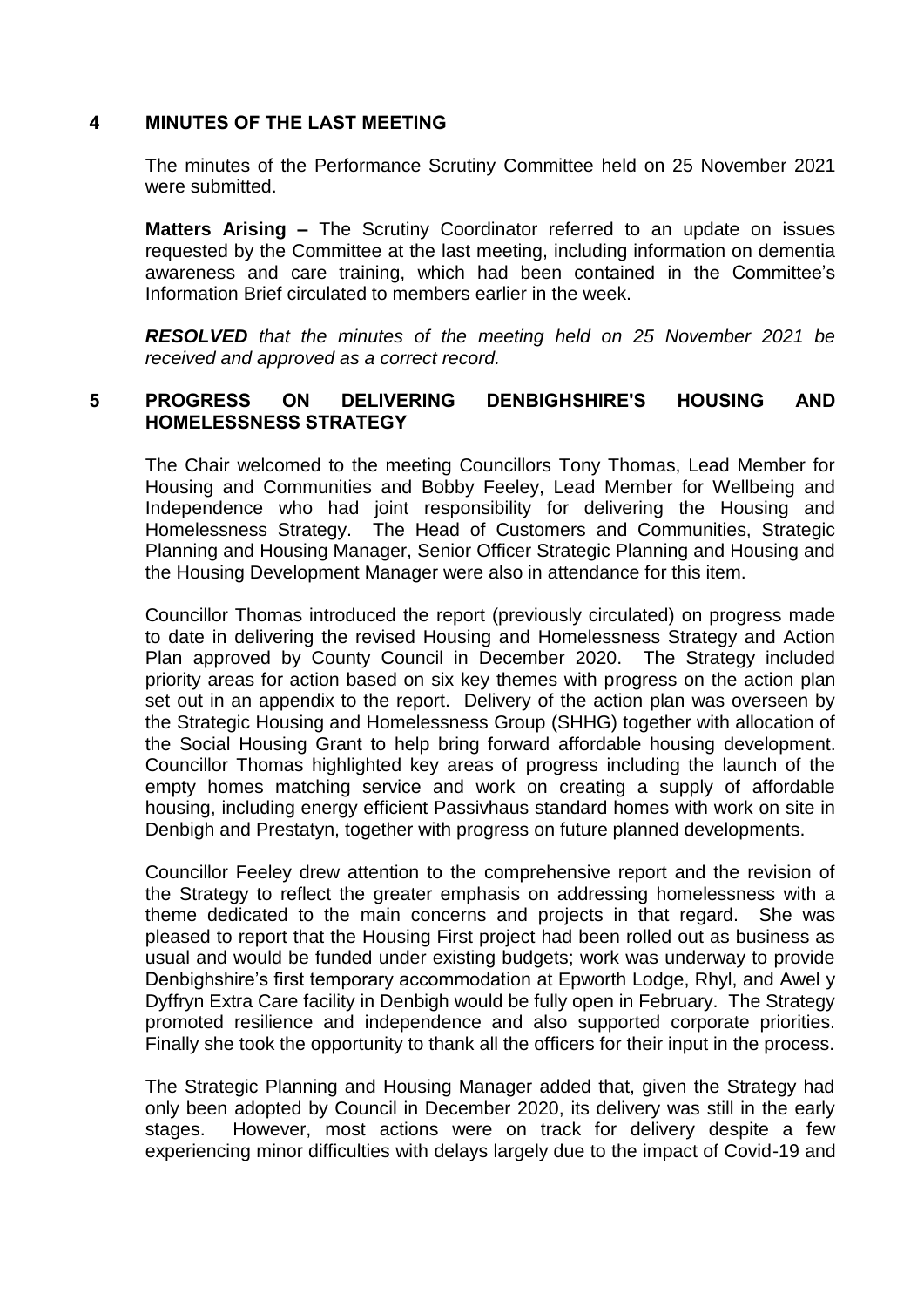issues relating to the Local Development Plan. She also reported upon the work of the SHHG in monitoring progress and welcomed scrutiny of the action plan.

The Chair noted that no major issues had been identified in terms of progress with the action plan. Consequently he asked the Committee to focus on the minor issues identified given that all other actions were on track or had been completed.

The Lead Members and officers responded to questions/comments as follows –

- Tai Teg was the affordable housing register and assurances were provided that it was regularly reviewed and councillors kept informed of any housing available in their areas; there was a link on the Council's website to the relevant webpage
- 168 households were currently presenting as homeless which consisted of 218 individuals and the increase of those threatened with homelessness had largely been due to Welsh Government introducing a moratorium on evictions during the coronavirus pandemic which had since been lifted; significant work was ongoing to support those at risk of homelessness
- the Council only had a duty to house Denbighshire residents and did not provide housing for people from outside the county who presented as homeless – in those cases the Homeless Prevention Team worked with the local authority in whose area they had last resided
- for various reasons there were occasions where local authorities, including Denbighshire, housed homeless people outside of their own county area and questions were raised as to whether there was an imbalance in this regard with Denbighshire's neighbouring authorities, particularly in relation to the use of hotels for temporary accommodation – the Chief Executive advised that further research would be carried out with partner authorities to ascertain the current position and the Chair proposed an information report back to members thereon
- the age range of those presenting as homeless was varied but there was a significant number under the age of 35
- members had previously identified the unauthorised residential occupation of holiday caravans as an issue, hence its inclusion in the action plan, and previous work undertaken in that regard and the involvement of one of the scrutiny committees was also highlighted. To further address the issue required significant resource and a strategic/corporate approach. The Head of Planning, Public Protection and Countryside Services advised that his service would likely lead on that work and he was meeting with key officers in the near future with a view to progressing that action as appropriate. He agreed to liaise with the Scrutiny Coordinator to ascertain when the last report on the issue had been submitted to scrutiny and whether a further update or new report was required
- the impact of Covid-19 on progress with the replacement Local Development Plan (LDP) had been highlighted in the report and Councillor Mark Young also referred to the impact of the delays associated with Technical Advice Note 15 and Flood Maps which was also beyond the Council's control. However, he provided assurances that the Strategic Planning Group work would continue and the necessary information handed over to the new Council
- any queries regarding empty homes should be directed to the Strategic Planning and Housing Manager in the first instance and Councillor Tony Thomas referred to his willingness to assist and confirmed that he provided a quarterly update to all councillors with details of empty homes in their particular ward areas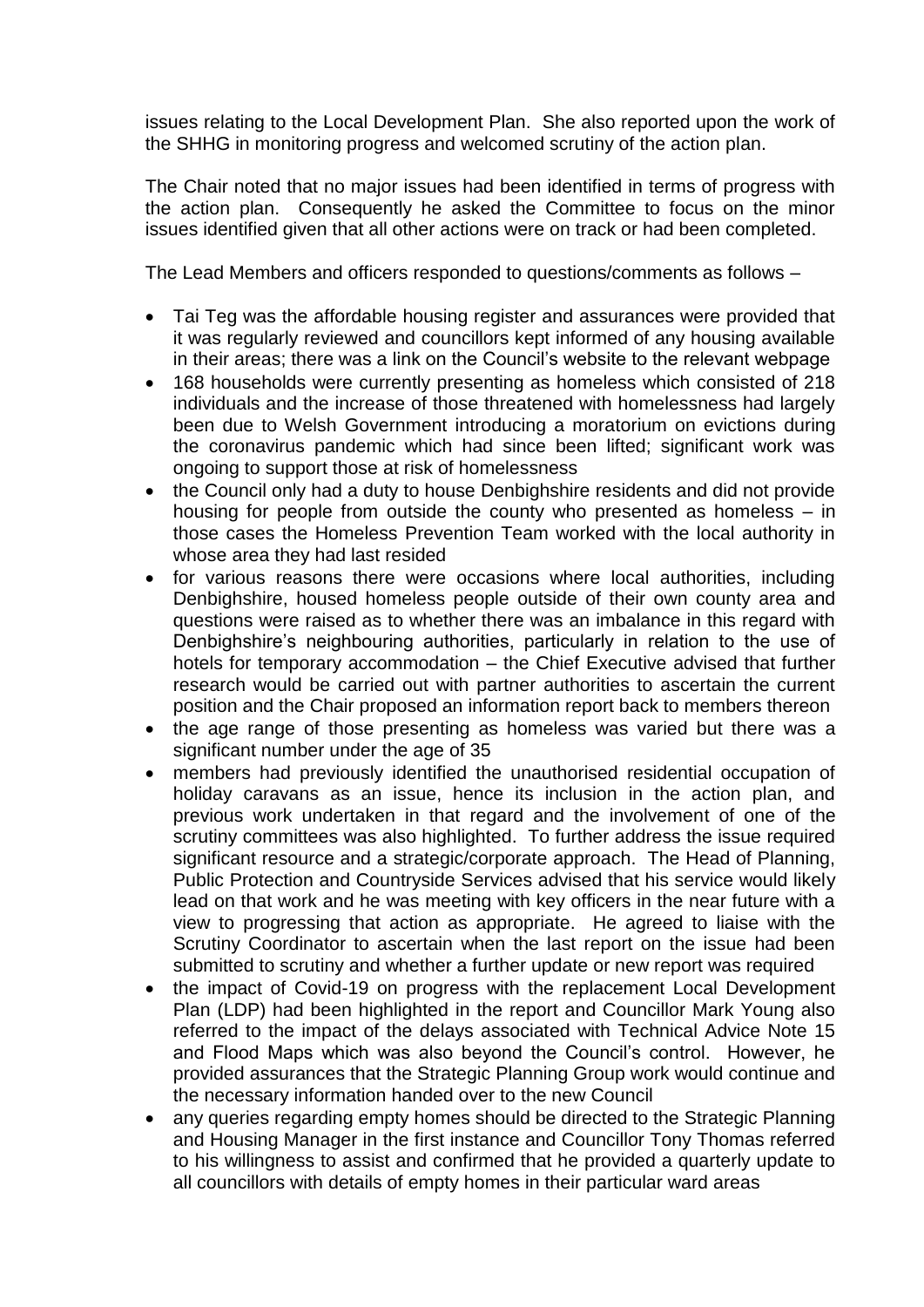- the Head of Planning, Public Protection and Countryside Services agreed to ascertain whether occupants of holiday caravans could register that address on the electoral register to vote and report back to the Committee thereon
- the Head of Planning, Public Protection and Countryside Services also agreed to look into Councillor Meirick Davies's request for a Community Garden in Trefnant and report back to him directly outside of the meeting
- an update on the development of Llys Awelon Ruthin was provided together with the reasoning behind its delay predominantly due to Covid-19 and other factors including planning conditions, signing of the tender contract and cost increase of building materials. Assurances were provided that despite those issues the development would proceed as originally planned and there would be an uplift in the bid with funding already in place from the Welsh Government in that regard. The development was likely to commence very soon in the New Year.

At the conclusion of the discussion the Committee –

*RESOLVED that, subject to the above observations and the provision of the additional information requested during the course of the discussion to –*

- *(a) acknowledge the work undertaken to date to implement the Housing and Homelessness Strategy Action Plan, along with the progress made thus far with its delivery, and*
- *(b) request that a further progress report on the Action Plan's delivery be presented to the Committee during the autumn of 2022.*

## **6 LIBRARY SERVICE STANDARDS AND PERFORMANCE**

Councillor Tony Thomas, Lead Member for Housing and Communities introduced the report by the Principal Librarian (previously circulated) detailing the Council's performance in relation to the 6th Framework of Welsh Public Library Standards 2017 – 2020 (extended for 2020 – 2021) and progress in developing libraries as places of individual and community wellbeing and resilience.

Councillor Thomas reminded the Committee that library authorities in Wales had a statutory duty to deliver a comprehensive and efficient service to its residents and the report compared Denbighshire's performance against the national standard. He commended the valuable service provided in Denbighshire which had also been heavily impacted by Covid-19 and took the opportunity to thank staff for their excellent service during difficult times, noting staff had been redeployed at an early stage in the pandemic to commence the proactive calling of residents. The performance data for 2020 – 21 included 12 core entitlements which Denbighshire continued to meet, together with 6 quality indicators for which a self-assessment had been carried out and detailed in the report. A number of interesting and informative case studies had also been provided on service activity.

The Head of Communities and Customers highlighted the success of the library service and how service provision had been adapted in line with the changing Covid alert levels and to operate in the modern world, citing the 166% increase in digital downloads during the first lockdown as an illustrative example. She referred to the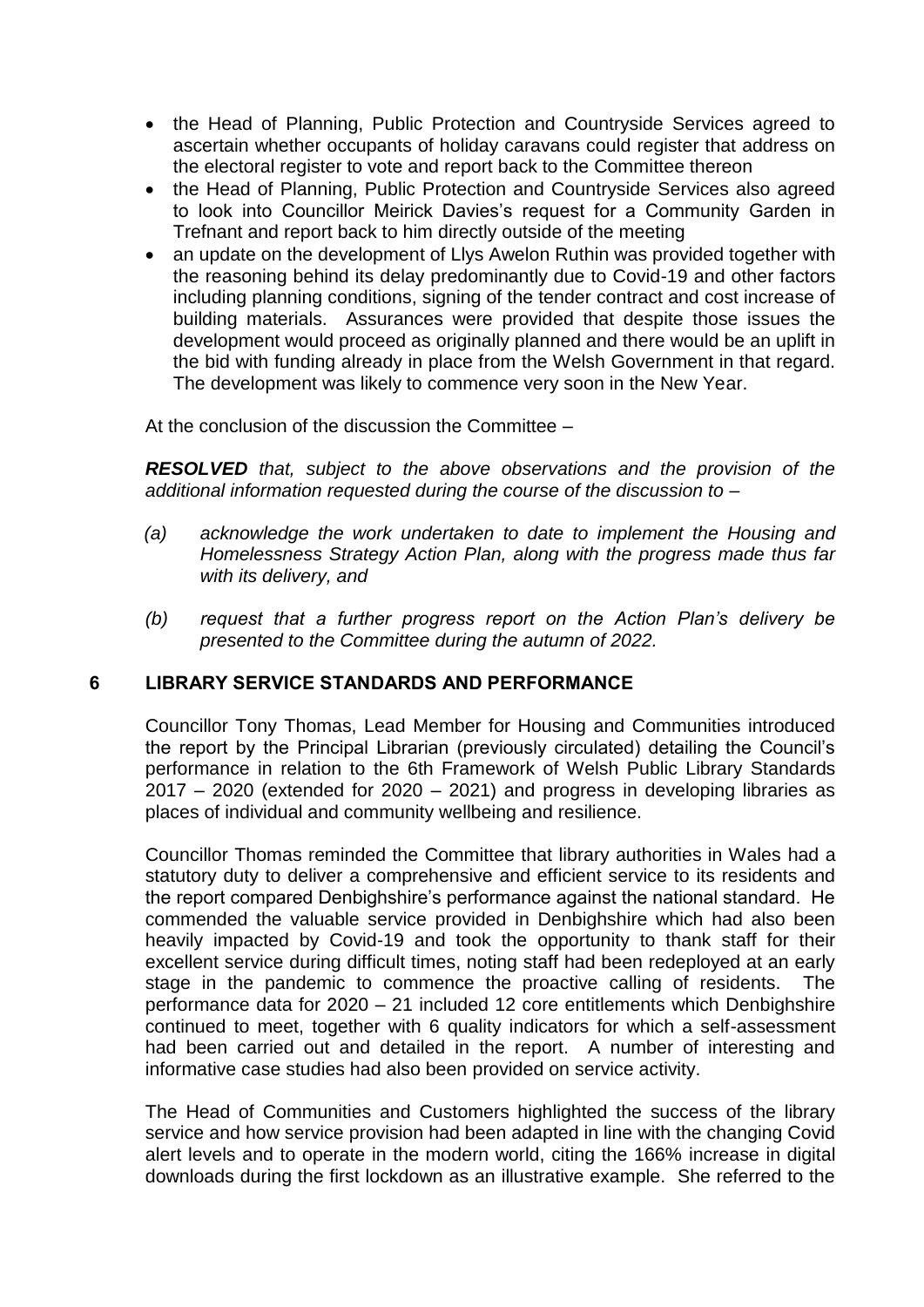tremendous work being carried out in the library service which had been reflected in the positive report but recognised the work required going forward to build community capacity and cohesion in which the library service had a key role.

During debate the Committee welcomed the positive report and recognised the importance of the library service to residents' wellbeing and the valuable contribution made within communities. Members provided examples of service provision in their individual ward areas and commended the initiatives and range of services provided, including work with partners, and thanked all the staff involved.

The Lead Member, Head of Communities and Customers and Principal Librarian responded to questions as follows –

- in line with general levels of town centre footfall, library visits had not yet recovered to pre-pandemic levels and that situation had been mirrored across Wales; work was being carried out to re-engage with schools and welcome back partner service provision/group activities in libraries to increase attendance; it was also recognised that people needed to rebuild their confidence to reengage with different services/facilities in their communities
- it was acknowledged that the library service was more than just a building and physical visits, with people using libraries in very different ways as evidenced by the digital access to services including the Order and Collect Service
- the memory bags to support people living with dementia were borrowed in the same way as a library book and had been very popular; funding had also recently been received to start a collection of jigsaws for people living with dementia and it was hoped that they would prove just as popular
- the financial contribution by Rhuddlan Town Council and St. Asaph City Council to their local libraries together with the partnership working and shared vision for libraries working within communities had made those libraries so successful – the Chair suggested there may be merit in progressing that partnership approach to support local libraries in other towns/communities across the county
- whilst there had been a decrease in the take up of the 2021 Summer Reading Challenge it continued to be an extremely successful scheme and Denbighshire continued to perform well and further work had been planned with schools, particularly given the importance of reading to education and wellbeing
- the reduction in staffing levels had been carried out in such a way as to minimise any impact on library users and customer feedback had been closely monitored with no negative feedback; the service would continue to use its resources in the most effective way possible for the benefit of residents
- levels of use in terms of visits and borrowing were slowly increasing and further services were due to reopen the following week, as restrictions eased, and it was difficult to make comparisons pre-pandemic given the changes over the last two years and people's behaviours; all had a responsibility to help to rebuild people's confidence to re-engage within their communities and there was a clear message that the library was a welcoming and safe place to visit.

The Chief Executive had been pleased to hear the positive feedback on the library service and set the future challenge as to what more could be done to embed those excellent facilities to improve the lives of residents. In closing the Chair again paid tribute to the excellent service provided and work of the staff involved in that regard.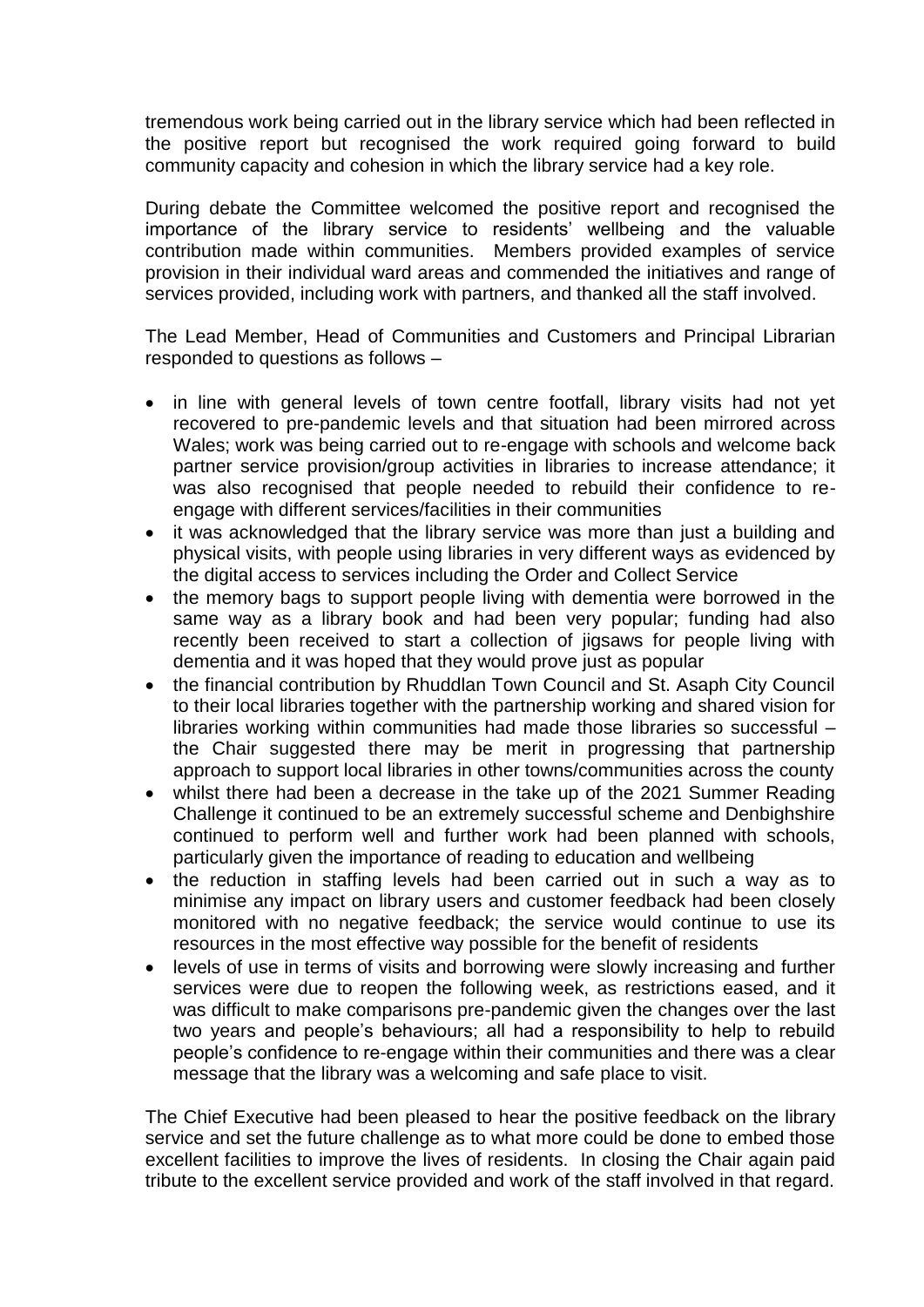The Committee –

*RESOLVED that, subject to the above observations –*

- *(a) to acknowledge the efforts of the county's libraries to adapt and deliver an excellent service to Denbighshire residents during the Covid-19 pandemic;*
- *(b) to receive and note the information provided on the Library Service's performance in delivering against the 6th Framework of Welsh Public Library Standards during 2020/21 along with the update on developments to date during 2021/22, and*
- *(c) to request that a further report on the Service's performance in delivering against the Welsh Public Library Standards during 2021/22 be submitted to the Committee in January 2023.*

At this point (11.17 am) the meeting adjourned for a short break.

## **7 REDUCTION OF SINGLE USE PLASTICS AND CARBON REDUCTION IN THE SCHOOL MEALS SERVICE**

The Chair welcomed all present for this item, including Councillors Huw Hilditch-Roberts, Lead Member for Education, Children's Services and Public Engagement and Brian Jones, Lead Member for Waste, Transport and the Environment whose portfolios covered the service area and the environment respectively, together with the Head of Highways and Environmental Services and Principal Catering and Cleaning Manager. A warm welcome was also extended to two pupils from Ysgol Dinas Bran's Student Council who would be invited to ask questions on the item.

Councillor Huw Hilditch-Roberts introduced the report by the Principal Catering and Cleaning Manager which provided an update on progress, and the challenges, in relation to reducing single use plastic and carbon within the School Catering Service together with estimated associated costs. In terms of context he advised that the report had been based on the current service provision situation and that implementation of the Welsh Government's decision to provide free school meals to all primary school children would have a significant impact on the service.

The Committee was guided through the report which referenced the following –

- the current model for school catering relied on income from drink sales in secondary schools with drinks generally sold in single-use plastic containers. Options to eradicate the sale of drinks in single-use containers included (1) not selling drinks with pupils bringing their own drinks to school resulting in a £220k pressure, or (2) selling drinks decanted into re-usable containers
- Option 2 had been trialled at Ysgol Glan Clwyd and the difficulties encountered together with the financial impact had been set out in the report, with the service concluding the trial could not be rolled out to all secondary schools given it was too logistically challenging; lack of space in some schools; waste created from non-recyclable plastic drink cups, and it was not financially viable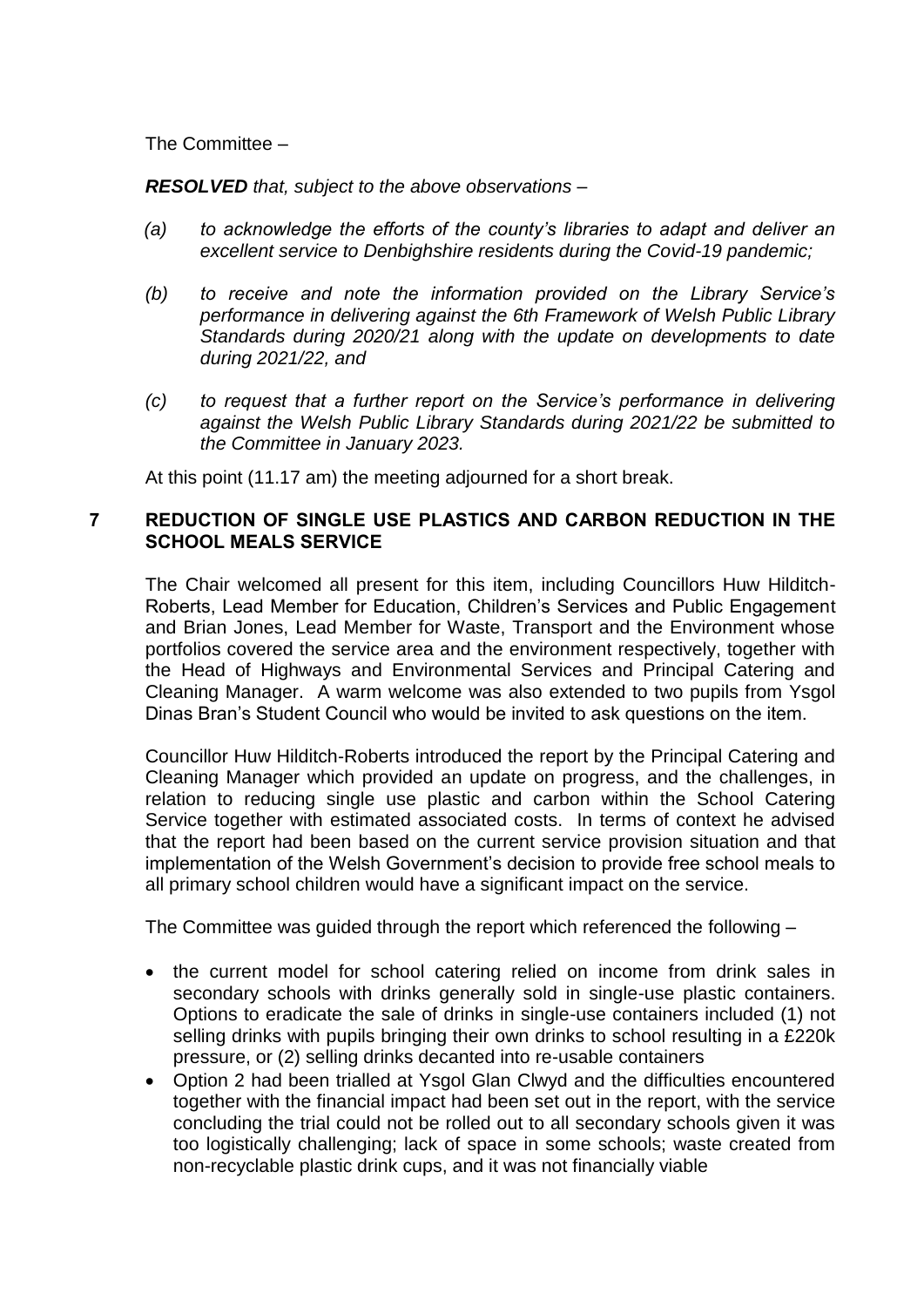- the service had made good progress in other areas to reduce single use plastics and had reduced food item packaging purchased and disposed of. However, there was an increase in price for recyclable alternatives and concerns that those items were not being recycled by students. Where possible the use of plastic cutlery had been stopped and food was served on plates but many schools did not have the dining room capacity to accommodate pupils
- detailed actions taken by the service to deliver the catering function in a low carbon way and future challenges in terms of improving recycling by pupils with a new post to promote behaviour change, and discussions on the potential reduction of red meat on menus which was a sensitive issue.

Councillor Hilditch-Roberts emphasised the commitment of the service to reducing single use plastics and carbon despite the challenges faced with progress in a number of areas. He reiterated the significant financial impact associated with actions identified in the report - £220k per annum for stopping the sale of drinks in secondary schools, and £197k per annum for selling/decanting drinks into reusable cups. That deficit would need to be met by an increase in revenue subsidy, an increase in school meal prices, or by passing the costs on to schools. The expansion of the service to provide free school meals for all primary schools would also increase its carbon footprint. It was noted that the current model treated all schools equally and unless an individual school wished to take a different approach (and fund any budget gap) the consistent model across schools would be retained.

Councillor Brian Jones reported on previous work undertaken with a view to reducing single use plastics leading up to the current report, and he highlighted the need to align financial budgets with climate change priorities and find innovative ways of addressing the issues raised. He welcomed the participation of the two students from Ysgol Dinas Bran and collective working with schools and others to find innovative solutions in order to move the climate change agenda forward.

At this point the Chair invited questions from the Ysgol Dinas Bran students who referred to the Wellbeing of Future Generations (Wales) Act 2015 and sustainable procurement and questioned why the service was not using positive alternatives to single use plastics in line with the Act and how much extra waste had been generated by single use plastics to match student demand. The students also queried the actual cost associated with the current use of plastics in schools in comparison to eco-friendly alternatives, and challenged the reference in paragraph 10.2 of the report regarding schools' desire for change given the ongoing commitment of Student Councils. In response the Lead Members and officers –

- explained the tight timescales for serving meals across the eight secondary schools together with limited space and dining room capacity which significantly impacted on how the service was delivered whilst also trying to accommodate pupils' preferences and ensuring the service was financially viable
- elaborated on steps taken to reduce single use plastic packaging for sandwiches and pasta and the challenges in using stainless-steel cutlery and plates given the time restrictions on the service and lack of dining capacity in schools together with cutlery not being returned and subsequent cost impact, and in using plastic alternatives such as bamboo and affordability for pupils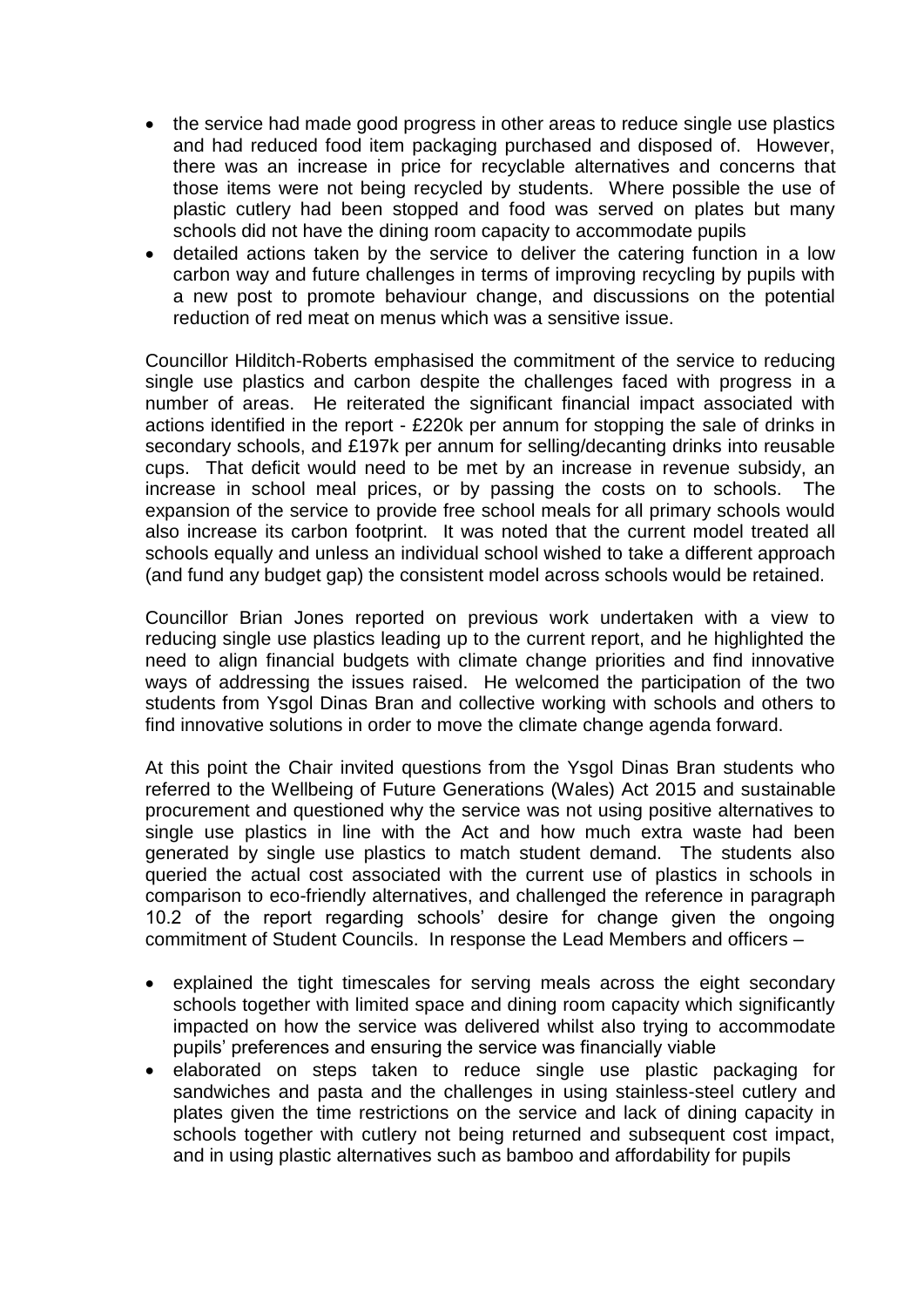- waste generated varied between individual schools with some pupils not recycling any single use plastic and the non-return and inappropriate disposal of utensils etc. (including littering) which were issues beyond the service's control, and there was a need to educate and change behaviours in that regard to ensure that waste generated as a result of the service was disposed of in the best way. Funding had been secured for a new post to promote behaviour change and work with the catering service and schools would be prioritised
- explained that the reference in paragraph 10.2 that it was not clear schools had a consistent/collective desire to change to a new model had followed a general discussion at a head teacher cluster meeting regarding the sale of drinks, with concerns regarding the withdrawal of pure fruit juice (given the health benefits) and use of cans as an alternative to plastic (given that cans could not be resealed and accidents involving shredded cans on the school field). Ysgol Glan Clwyd (YGC) had been keen to undertake the drinks trial but when it had been rolled out the majority of pupils had not wanted to participate
- the sale of drinks in schools had been recognised as the biggest issue for the service in terms of single use plastics and whilst the simplest way of dealing with the issue was to stop selling drinks in schools, there would be significant implications arising from that action, notwithstanding the budget deficit which must be met, but also in terms of health considerations and potentially other hidden factors, and the matter required a political discussion and consultation with all schools to reach an agreement as to the best way forward
- the expansion of the service as a result of the future requirement to provide a free school meal to all primary pupils would necessarily increase the carbon footprint of the service which also represented a significant challenge.

During a lengthy debate members scrutinised the report in detail and took the opportunity to raise questions and discuss with the Lead Members and officers various aspects of the report. The Chair also permitted follow up questions from the Ysgol Dinas Bran students and non-Committee members. The Committee recognised the challenges faced in terms of balancing the needs of the service and school meal provision against climate and ecological priorities, not least the financial implications and necessary behaviour changes to meet those ambitions.

Main points of debate focused on the following –

- ideally stainless steel cutlery would be used but service provision was restricted by the available space, facilities and seating capacity within schools together with the length of lunchtime, and thousands of stainless steel utensils went missing each year with some being inappropriately disposed of; whilst a bamboo alternative was available there was a significant cost element attached in comparison with plastic cutlery with a mark-up of 10p – 15p for each utensil, and the cost increase having to be passed onto the customer
- it was hoped that the Council could do more in future to work together with schools to improve behaviours to ensure all the material produced from school meals was recycled and to address the problem of littering
- the current catering model focused on a whole school approach and therefore a change in one school had a financial impact on all other schools, for example if the selling of drinks was stopped in one school, the budget deficit as a result of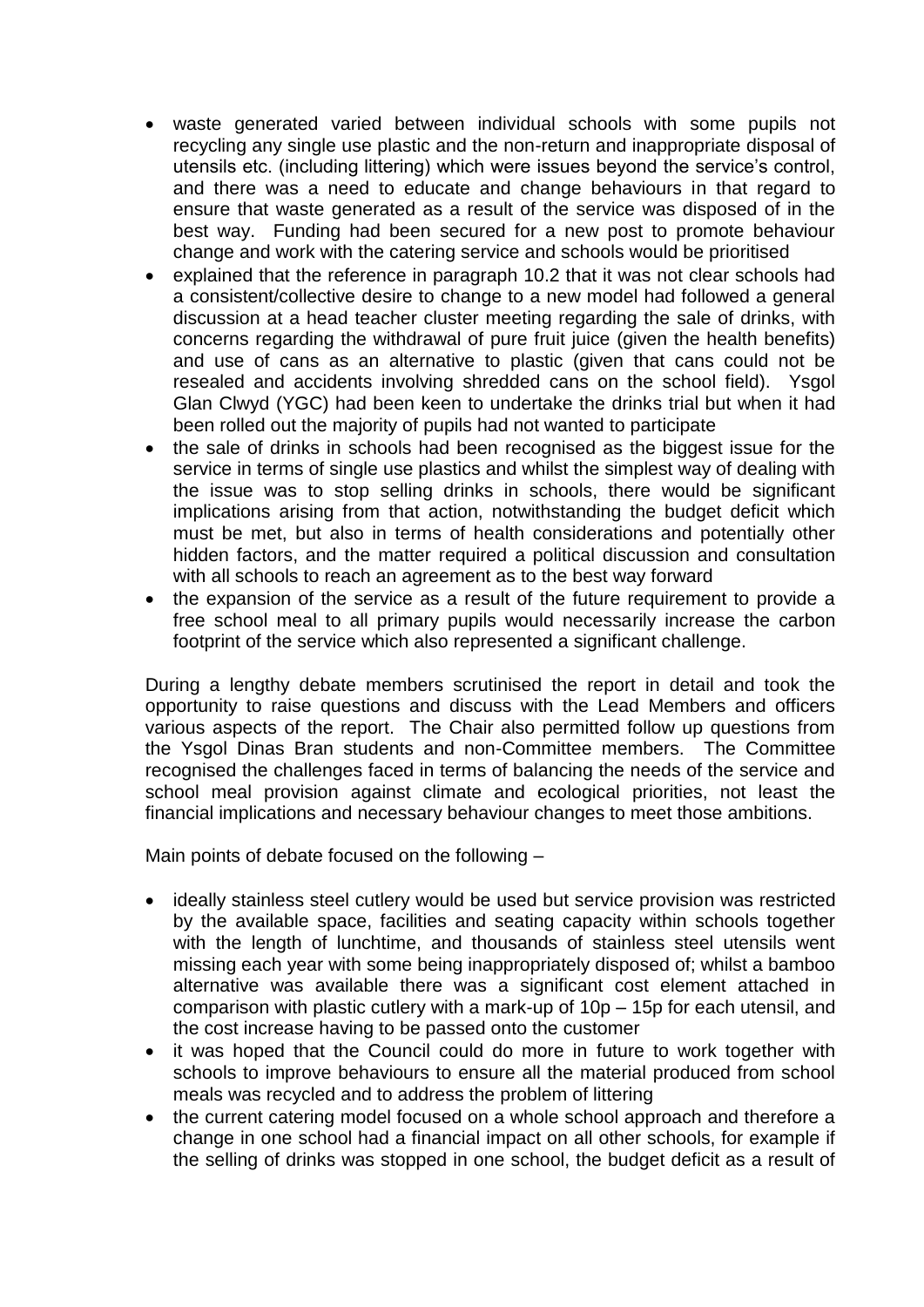that action would need to be absorbed equally across all schools and therefore all schools would need to agree to such an approach

- it had been hoped that the drinks trial at YGC would have proved successful and subsequently rolled out across all secondary schools but unfortunately that had not been the case with other problems created as a result
- assurances were provided that there was an appetite in all schools to try and address the issue of single use plastics and carbon reduction and whilst progress had been made by the service in areas such as packaging and disposal, in reality the challenges in schools were proving difficult to overcome, and the financial implications of those changes difficult to surmount
- there was some debate on the national picture, given the wider global issue of climate change, and whether the Council should look to the Welsh Government to work with local authorities across Wales and provide the necessary funding to effect a step change, particularly given the financial challenges already facing local government and pressures across schools and other service areas. The Chair proposed an approach to the Welsh Government as a way forward
- the majority of schools staggered dining times and as a result of Covid-19 had also used other areas of the school in addition to the canteen which proved continually challenging
- a refundable deposit for reusable cutlery and drinks containers had been disregarded given the associated administration arising from that process and the potential cross contamination from drinks containers
- some schools did not allow cans and switching from single use plastic containers to cans was still not ideal given that cans were another form of single use container; erecting signage to deter littering etc. did not necessarily stop it
- explained the need to comply with Welsh Government guidance on nutrition and food, and the lack of facilities and counter space in schools to accommodate self-vending together with cross contamination issues arising from reusable containers, and confirmed there had been no difference to income generated from drink sales as a result of school water fountains not being in use
- research had concluded that priorities for catering managers looking to reduce carbon emissions should be switching to low carbon waste disposal methods and reducing the amount of red meat in menus – the latter would require a political discussion as it would have significant implications for the county
- provided assurances that steps had been taken and progress made in reducing single-use plastics and it was agreed that small changes and incremental change could collectively make a significant difference
- the current service model was a whole system approach and treated all schools equally regardless of size, if Ysgol Dinas Bran wished to take a different approach and was prepared to fund the budget gap, it was entitled to do so and the Council would support the school in those endeavours as best it could.

Councillor Graham Timms had been disappointed to hear the Committee's response to look to the Welsh Government and instead felt that the Council should be addressing the issue. He asked whether any work had been carried out to develop and cost a service model which would eradicate single use plastics and reduce carbon which the Council could then fund and implement together with work to educate children in best behaviours. Councillor Hilditch-Roberts cautioned against formulating a service plan at this stage given that the implications arising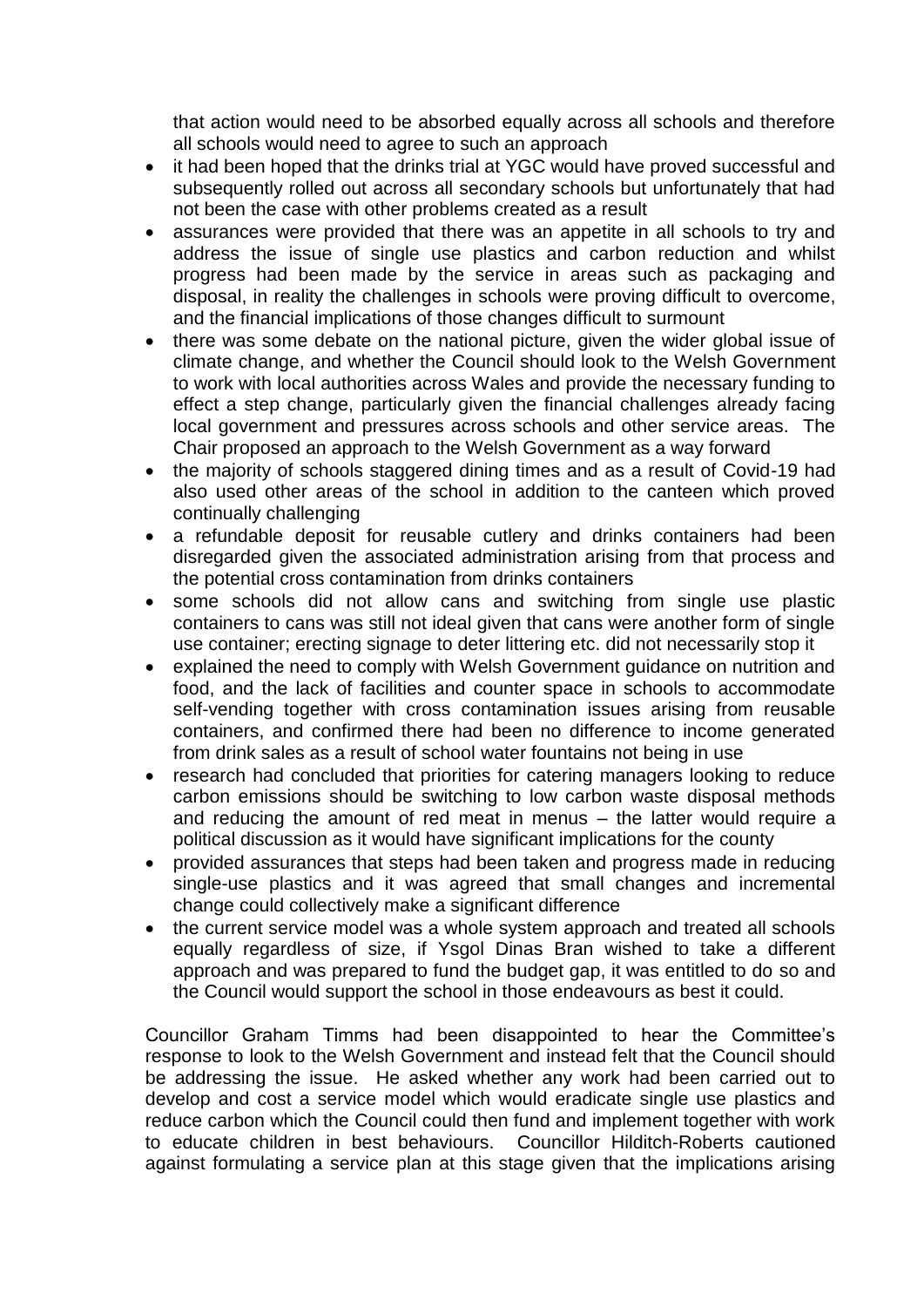from the future requirement for the provision of free school meals to all primary pupils was as yet unknown, and he had caveated the report as the current situation which was subject to future uncertainties including potential restructure and investment. The Ysgol Dinas Bran students also recognised the financial reality of the situation but highlighted that climate change was also a reality which need to be addressed. The Chair suggested that the Committee's recommendations to seek support from the Welsh Government could also include the YGC drinks trial as an illustrative example of the difficulties faced, and suggested that Ysgol Dinas Bran may also wish to contact the Welsh Government directly to express their disappointment regarding the lack of funding to progress matters.

Whilst there was no current solution to address the issues raised, the Head of Service confirmed the commitment to continue that work. In light of the new requirements for free school meal provision the service needed to prioritise its resources on delivering that work over the next eighteen months, and whilst it may take longer to achieve those service goals in reducing carbon and single use plastics, assurances were provided that all were committed to resolving the issue. In bringing the debate to a close the Chair reaffirmed his proposal, seconded by Councillor Ellie Chard and upon being put to the vote the Committee –

*RESOLVED that subject to the above comments, concerns and observations to request that the Cabinet on behalf of the Council write to the Welsh Government seeking it to –*

- *(a) work with local authorities across Wales in a bid to reduce and eradicate the practice of using single use plastics and non-recyclable goods in the supply, preparation and serving of school meals, and*
- *(b) provide sufficient financial resources to all local authorities to enable them to realise the above objectives, facilitate carbon reduction measures within their School Catering Services whilst securing the delivery of a sustainable school meals service.*

The Chair thanked the students from Ysgol Dinas Bran for their input and challenging questions and also to all members for their contribution to debate, with special mention to Councillor Graham Timms, and to officers for bringing the report and answering questions thereon.

## **8 SCRUTINY WORK PROGRAMME**

The Scrutiny Coordinator submitted a report (previously circulated) seeking members' review of the committee's work programme and providing an update on relevant issues.

Discussion focused on the following –

 the Scrutiny Chairs and Vice Chairs Group had allocated an item to the next meeting on 17 March in relation to Staff Absences and Turnover in Denbighshire during 2020/21 & 2021/22 and its impact on Customer Service and had also